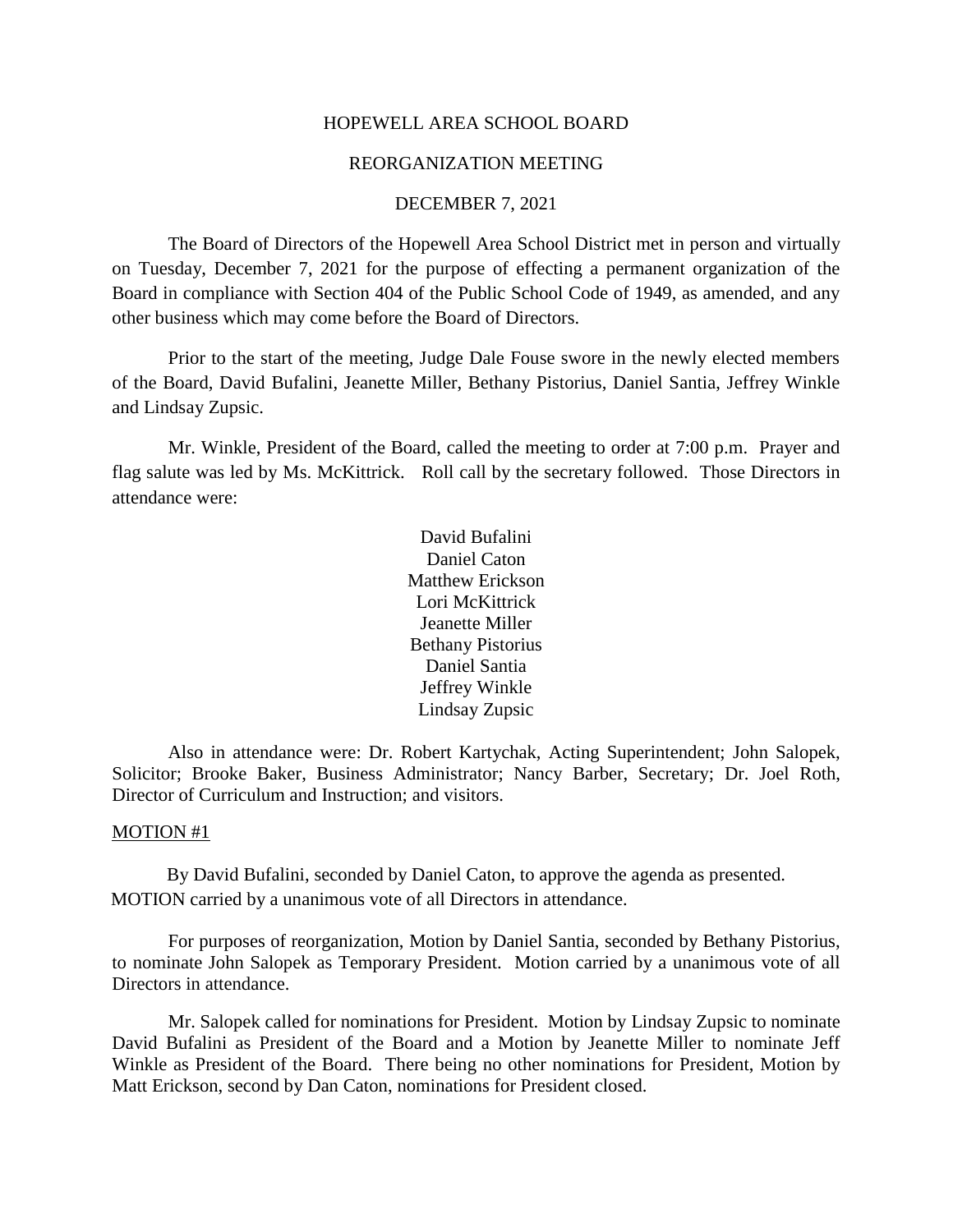Roll Call vote for President of the Board of Directors followed with David Bufalini receiving five votes and Jeffrey Winkle receiving four votes. Mr. Bufalini is President of the Hopewell Area School Board.

Mr. Salopek called for nominations for Vice President. Motion by Lori McKittrick to nominate Daniel Santia as Vice President of the Board. Dan Caton nominated Jeffrey Winkle as Vice President. Mr. Winkle stated that he would not take the position. There being no other nominations for Vice President, Motion by David Bufalini, seconded by Bethany Pistorius, nominations for Vice President closed.

Roll call vote for Daniel Santia as Vice President of the Board of Directors. Motion carried unanimously by an affirmative roll call vote of all Directors present.

Mr. Bufalini thanked the Board for their support. He thanked Mr. Winkle for his past leadership of the Board. Moving forward, the Board will continue to work for the school and community.

Officers are seated.

Mr. Bufalini asked for approval of minutes.

# MOTION #2

By Jeff Winkle, seconded by Dan Santia, to approve the November 23, 2021 Board Meeting Minutes. MOTION carried unanimously by an affirmative vote of all Directors in attendance.

# APPROVAL OF GROUPED ITEMS

## MOTION #3

By Jeff Winkle, seconded by Dan Santia, to approve items (1) through (3) as presented in accordance with School Board's agreement for grouping items in a single motion. MOTION carried by a vote of 6 to 0, with Mr. Bufalini, Mrs. Miller and Mrs. Pistorius abstaining, as they were not on the Board in November.

## Tax Collectors' Report

1. Recommendation to accept report for taxes collected for the month of November, as presented, and make said report a part of these minutes.

# Treasurer's Report

2. Recommendation to accept report of the Treasurer for the month of November, 2021, as presented, and make said report a part of these minutes.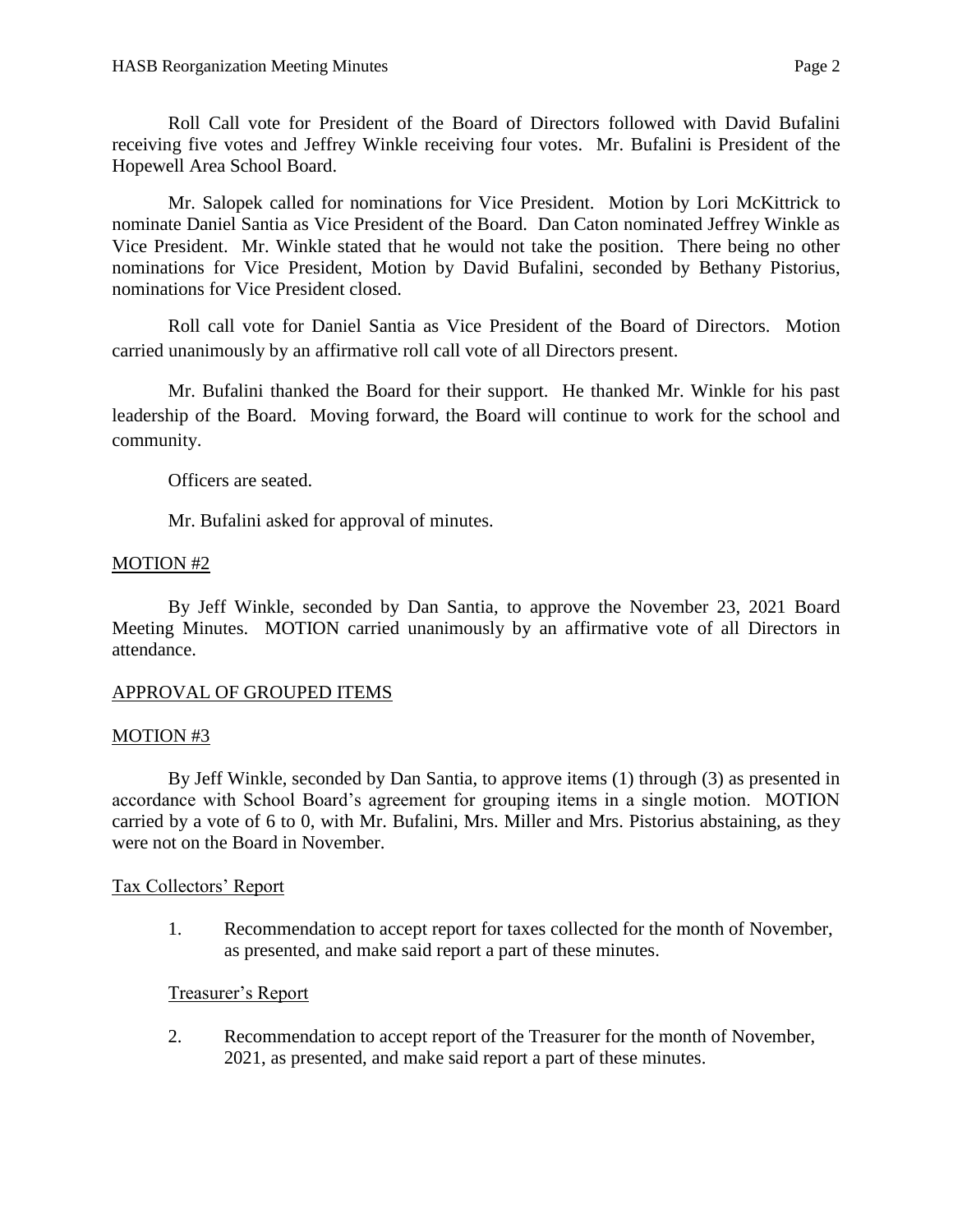3. Recommendation to accept Financial Statements for the month of November, 2021, as presented, and make said statements a part of these minutes.

At this time, Dr. Kartychak reviewed the agenda in its entirety.

## VISITOR'S COMMENTS

Effective October 12, 2021, a maximum of thirty minutes total will be reserved during the Board meeting for community members who request to speak. At any time, the Board may allow additional time for the visitors portion of the Board meeting.

Whether the community member is participating virtually, or in-person, the community member will:

- State their name and address
- Have up to three minutes to make a statement and/or ask a question to the Board
- Only be able to speak once during the visitors portion of the board meeting
- Have their time begin when the individual begins to speak

It is recommended that community members wishing to speak during the visitors portion email the Board Secretary prior to the board meeting, however the online chat will be monitored during the visitors portion of the meeting for anyone wishing to speak.

A response may be given during the meeting, however, it is also possible that no response be provided during the Board meeting. The Board will instruct the Superintendent, the Business Administrator and/or the Solicitor to either respond to the inquiry or do further research and report back to the Board and/or the resident. For any question that requires a response, the District will contact the individual directly to respond or will share responses at the following Board meeting.

## **Vivian Lumbard, 2867 Brodhead Road, Aliquippa**

Mrs. Lumbard welcomed the new members to the Board. Mrs. Lumbard said that she understood that the administration was under pressure to rescind the mask mandate. She asked the Board to stay the course for a while longer, as not enough people are vaccinated. She believes that in-person learning is most important for students and masks help achieve that goal.

### **Amy Kelly, 1203 Connecticut Avenue, Aliquippa**

Mrs. Kelly spoke in support of the ongoing lawsuit brought by William Penn School District et al. against state legislative leaders, state education officials and the Governor for failing to adequately fund public education and violating the Constitution's equal protection clause. She said that quality education should not be dictated by a student's zip code. She asked the District and, individually, Board members, to pass a resolution in support of providing a fair,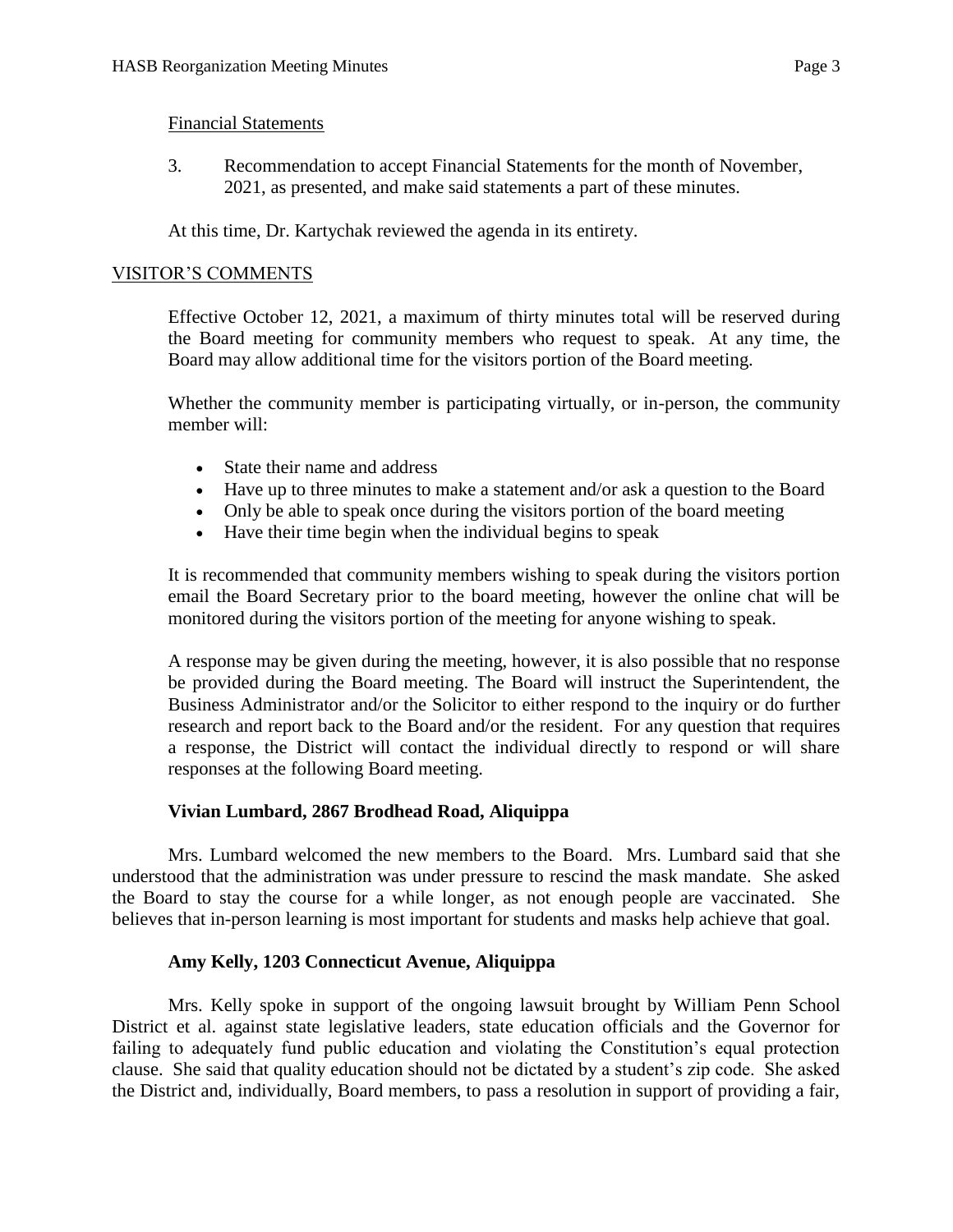adequate, and predictable funding system that enables all children to meet state academic standards and does not discriminate against low-income school districts.

Mr. Salopek said that the Board could review the issue and adopt a resolution in January, if they wished.

### **Shawna Selinsky**

Mrs. Selinsky welcomed the new members to the Board. She is concerned about the requirement of the Board to state your name and address prior to addressing the Board. She is nervous about retaliation if an individual expresses an unpopular opinion.

Mr. Salopek said that he would research the matter and provide a recommendation prior to the next meeting.

## **Jennifer Parrish, 750 Davis Road, Aliquippa**

Mrs. Parrish continues to express her concerns with the mask mandate. She would like to see the Board update and vote on the Health and Safety Plan and remove the mask requirement.

## **Austin McClean, 1001 Sweet Brier Drive, Aliquippa**

Austin would like for the Board to consider approving a Table Top Club for the Junior High School. The club would be for tabletop games such as Magic the Gathering, Pokemon, and Dungeons and Dragons. He believes the club would help develop time management skills, organization, and focus as well as collaborative skills. Materials and resources will be provided by Titan Game Shop.

Dr. Erickson made a request to have a motion for club approval on the agenda at the next Board meeting.

## **Chezna Saxe and her son, Nolan, 1044 Sweet Brier Drive, Aliquippa**

Mrs. Saxe and Nolan spoke of their concern for the leadership of the football program. Athletes are leaving the program. Nolan said that due to the coaching staff he has lost his passion for the game and that it feels like a chore. Mrs. Saxe said that there is a lack of control and anger issues on the part of the football staff. Both Nolan and Mrs. Saxe would like for the Board to consider replacing the head coach.

### **Stacy Garcia and her son, Sergio, 110 Lexington Drive**

Sergio and Mrs. Garcia also spoke of their concern with the football program. Although they had high hopes for the season, that just wasn't to be. The behavior of the coaching staff was a major concern. Athletes wouldn't see coaches during halftime and they made their anger and frustration very apparent. Sergio felt that if he spoke up during the season of his concerns, he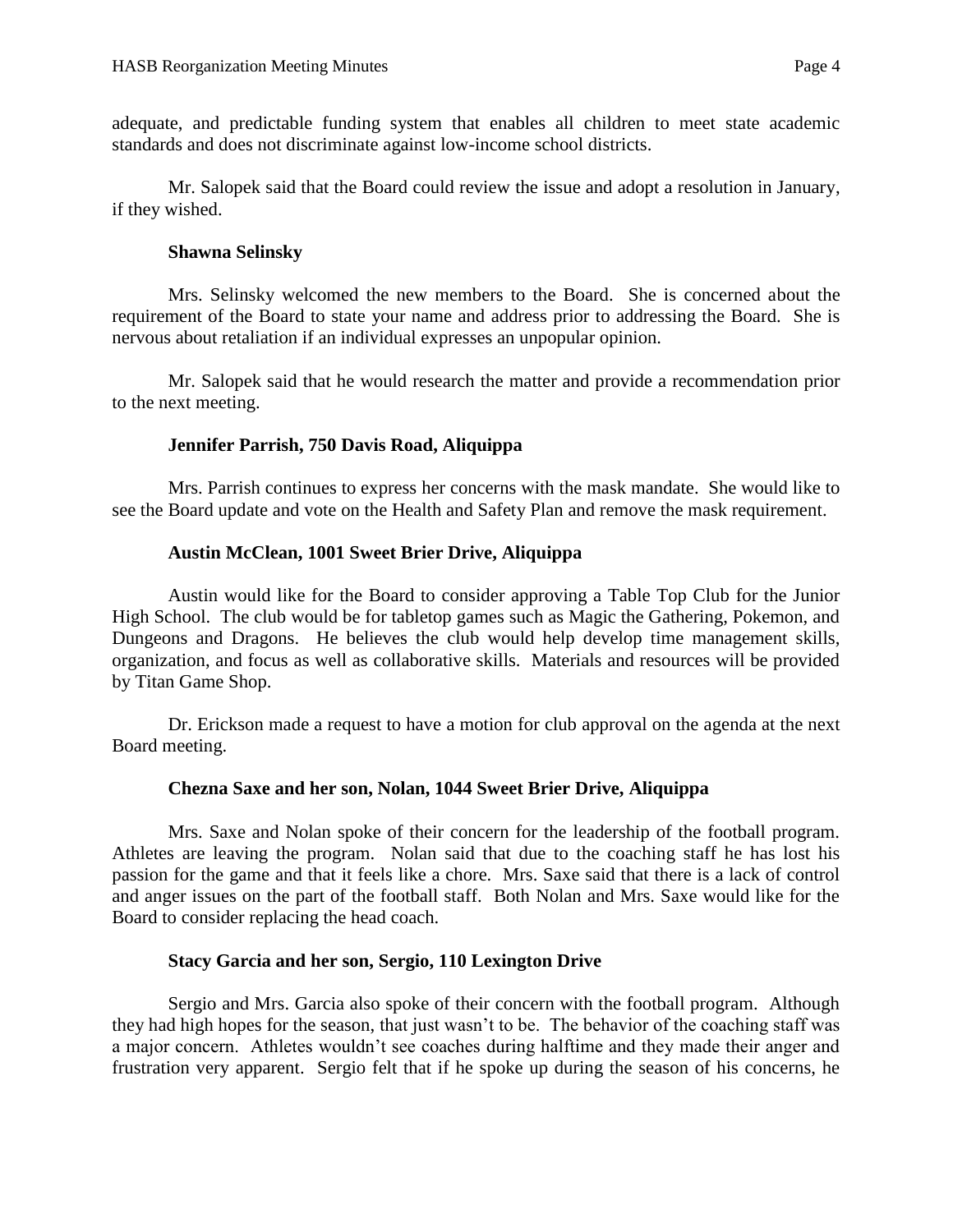would be benched. Both Mrs. Garcia and Sergio believe that a change in leadership is needed to be more successful.

Mr. Bufalini continued with committee recommendations and discussion.

# **Athletics by Dan Caton, Chair**

## MOTION #4

By Dan Caton, seconded by Jeff Winkle, to approve the request of Ronda Koblek to conduct two softball skills clinics, January 15, 2022 and February 19, 2022, from 12:30 until 2:30 in the Junior High School gym. MOTION carried by a unanimous vote of all Directors in attendance.

# MOTION #5

By Dan Caton, seconded by Jeff Winkle, to approve Michael Sabat parent/coach for representation at WPIAL Rifle Championships for his daughter Rachel Sabat. Mr. Sabat will incur all costs and transportation. MOTION carried by a unanimous vote of all Directors in attendance.

# **Buildings and Grounds by Dan Santia**

## MOTION #6

By Dan Santia, seconded by Lori McKittrick, to approve the request of Beaver County Flag Football to use the Senior High School football field Saturday's from 1:00 p.m. until 4:00 p.m. beginning April 2, 2022 through May 21, 2022. MOTION carried by a unanimous vote of all Directors in attendance.

# **Finance and Budget by Lori McKittrick**

## MOTION #7

By Lori McKittrick, seconded by Lindsay Zupsic, to approve items (1) and (2) and to ratify item (3) as presented, in accordance with School Board's agreement for grouping items in a single motion. MOTION carried unanimously by an affirmative roll call vote of all Directors in attendance.

1. General Fund List of Bills in the amount of \$107,476.54

Payments to be ratified:

2. General Fund Payments in the amount of \$1,894,855.04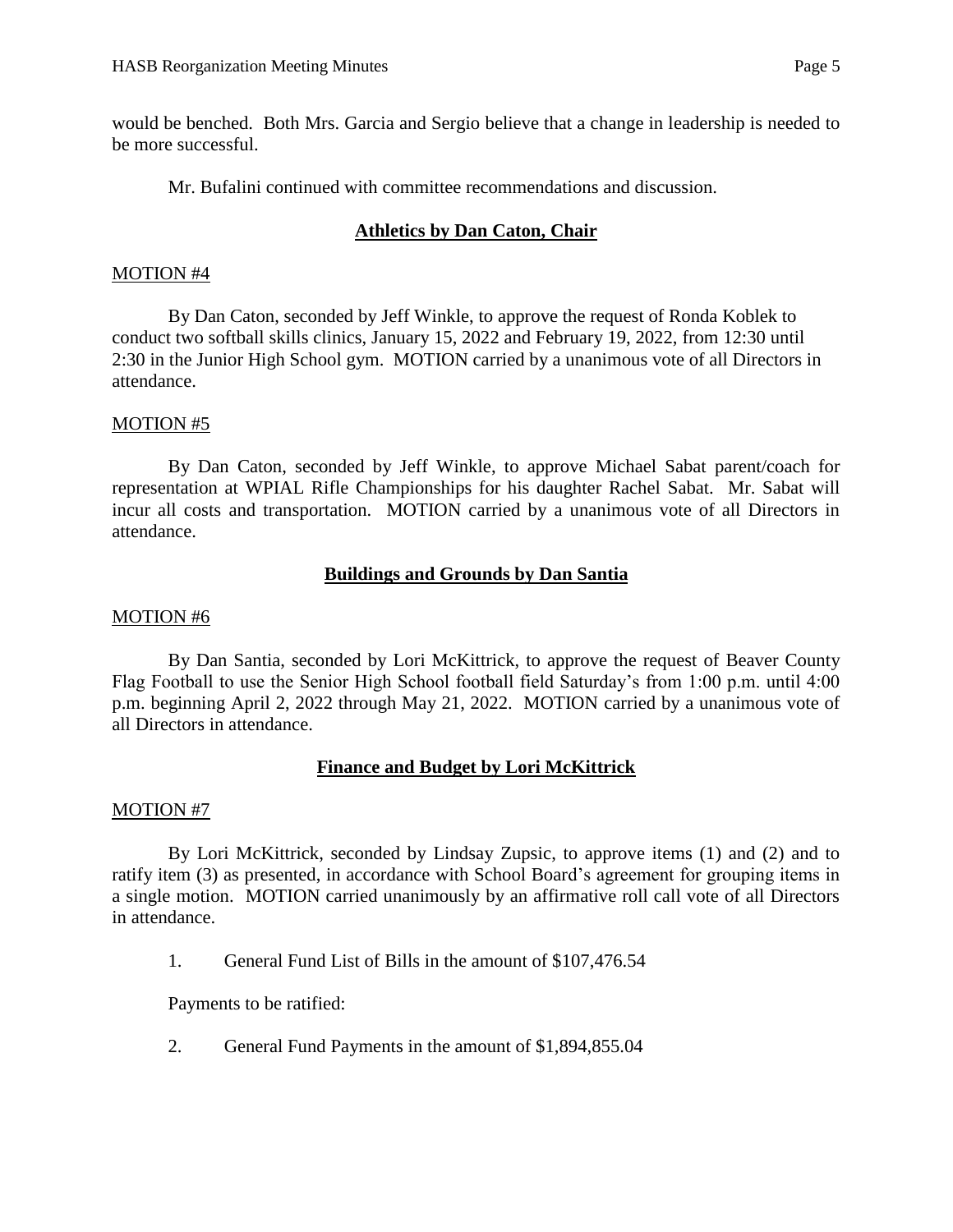#### MOTION #8

By Lori McKittrick, seconded by Dan Santia, to approve items (1) through (3) as presented, in accordance with School Board's agreement for grouping items in a single motion. MOTION carried unanimously by an affirmative roll call vote of all Directors in attendance.

- 1. Appointment of Diane Palsa as Delinquent Real Estate Tax Collector for Hopewell Township for 2021 school taxes for period December 31, 2021 through April 15, 2022.
- 2. Appointment of Mary Ellen Oros as Delinquent Real Estate Tax Collector for Independence Township for 2021 school taxes for period December 31, 2021 through April 15, 2022.
- 3. Appointment of Sandra Cain as Delinquent Real Estate Tax Collector for Raccoon Township for 2021 school taxes for period December 31, 2021 through April 15, 2022.

### MOTION #9

By Lori McKittrick, seconded by Bethany Pistorius, to approve the contract with BerkOne to process the District's Act 80 records at an approximate cost of \$851.80. MOTION carried unanimously by an affirmative roll call vote of all Directors in attendance.

### **Legislative by Lindsay Zupsic**

#### MOTION #10

By Lindsay Zupsic, seconded by Dan Santia, to approve the Hopewell Area School Board Work and Business meeting dates for 2022. MOTION carried by a unanimous vote of all Directors in attendance.

### **Personnel by Matthew Erickson**

#### MOTION #11

By Matt Erickson, seconded by Dan Santia, to reaffirm the appointment of Kellee Oliver, Coordinator of Pupil Personnel Services, as the District's Title VI and Title IX, Section 504 Compliance Officer. MOTION carried by a unanimous vote of all Directors in attendance.

Prior to adjournment, Mrs. Pistorius thanked the students who spoke at the meeting. She said that she understands that it is difficult and was proud of them.

Dr. Kartychak welcomed the new Board members. He said that the schools are collecting toys for those less fortunate in the District and directed everyone to the website if they wanted to make a donation. He wished everyone Happy Holidays.